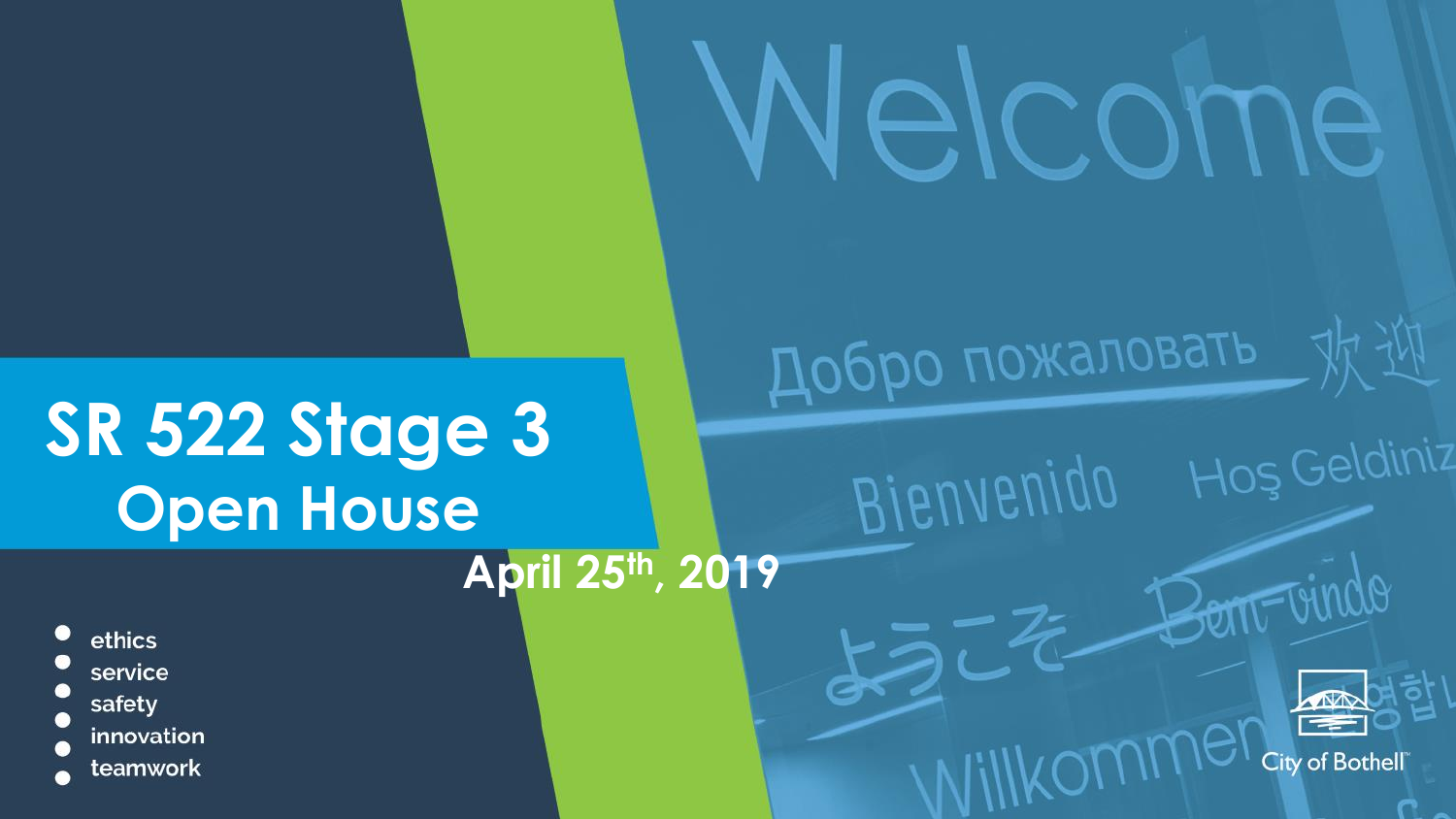## **Project Overview**



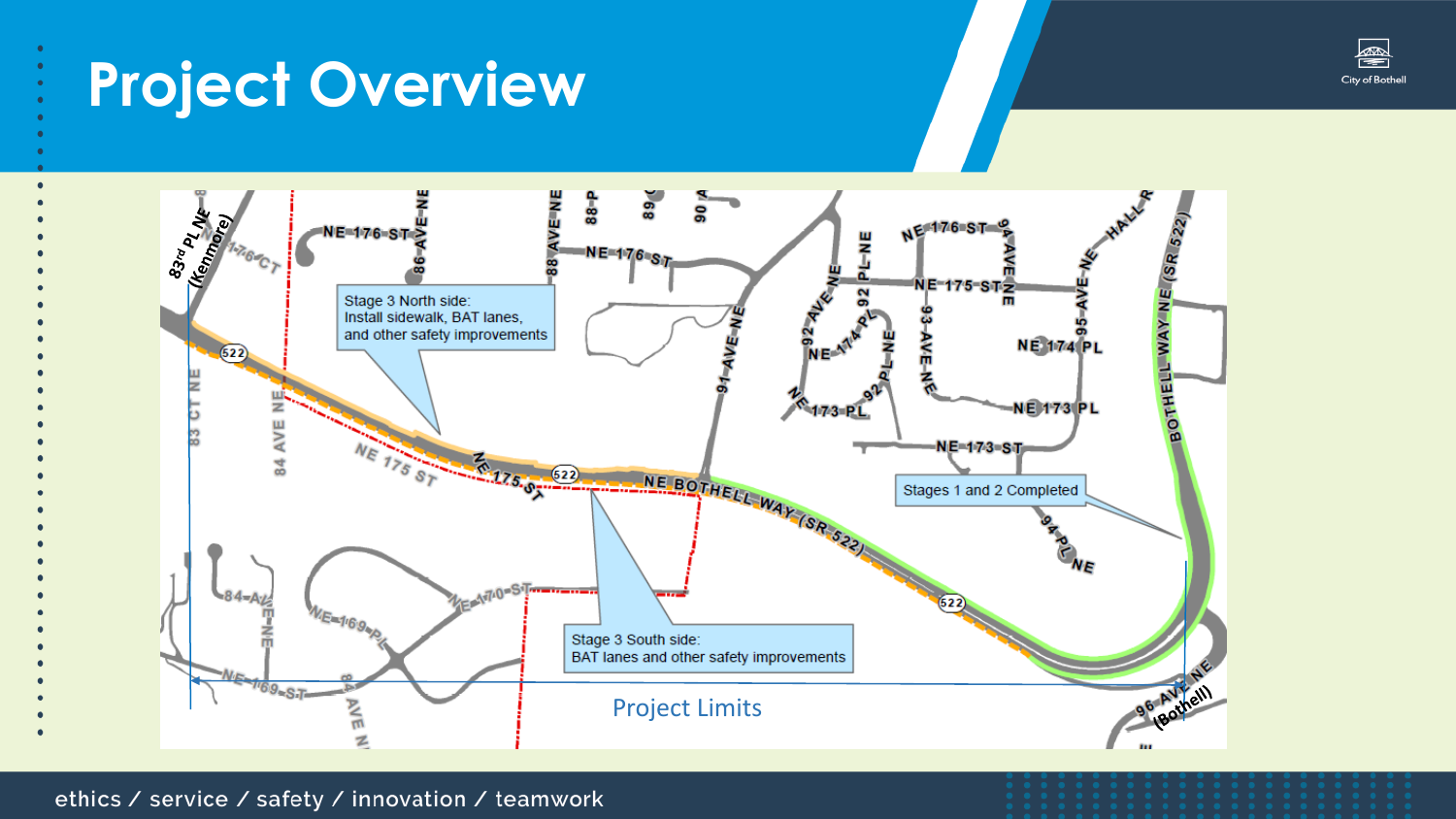## **Project Elements**



- Roadway Widening
- Business Access and Transit (BAT) Lanes
- Retaining Walls
- Utility Undergrounding
- Sidewalk & Planter on the North Side
- Sanitary Sewer, Water Main, and Storm Drainage System Improvements
- Traffic Signal Improvements
- Center Median
- Street Illumination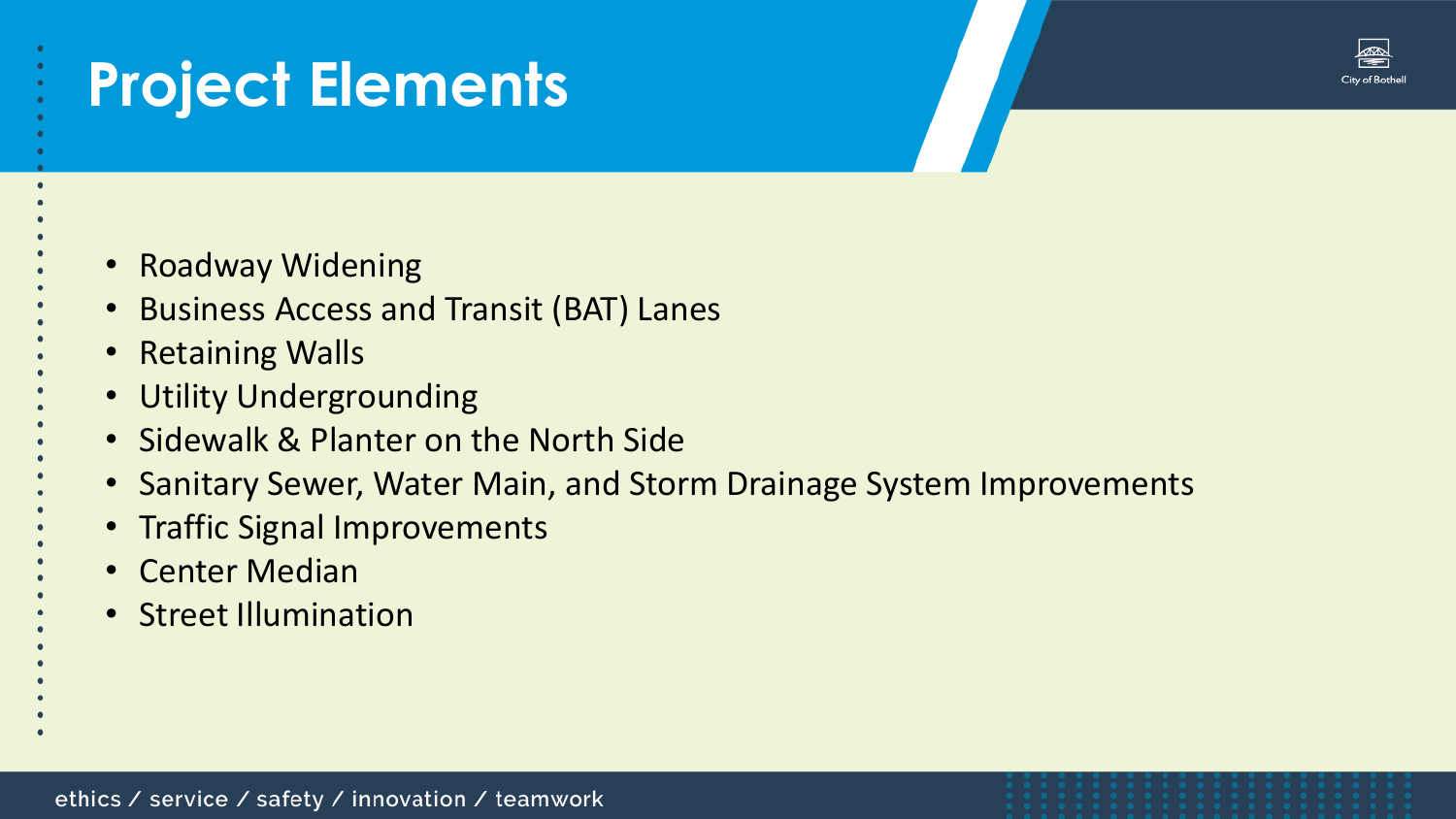## **Typical Section**



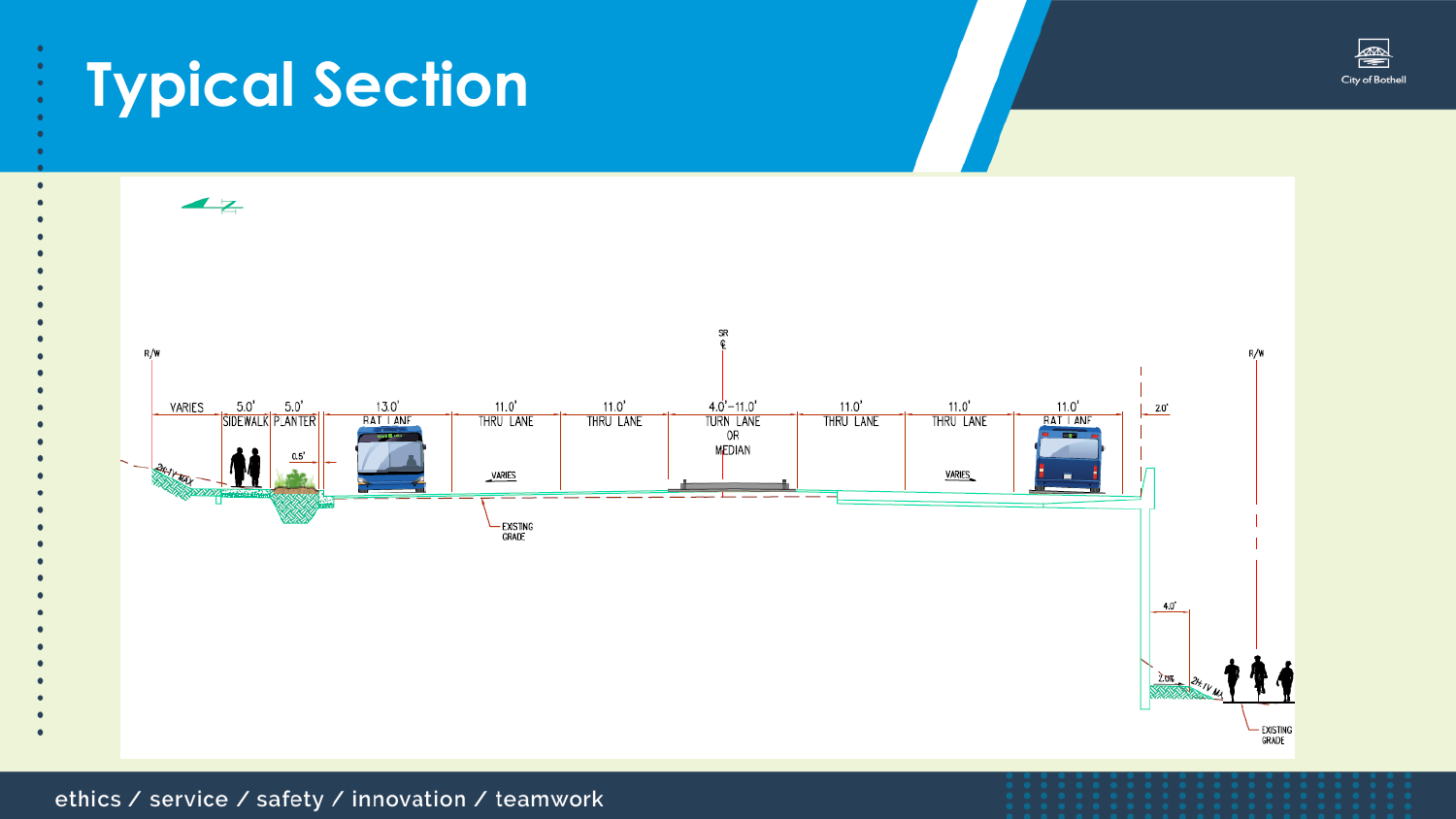## **Project Benefits**



- It supports the City's downtown vision as a walkable and transit-friendly place.
- Installation of a sidewalk on the north side of the highway will allow the neighborhoods to access intersections along SR 522 and the regional trail system. This will promote pedestrian and bicycle usage.
- This project is part of Sound Transit BRT project which will provide fast and reliable bus service every 10 minutes in peak hours along SR 522.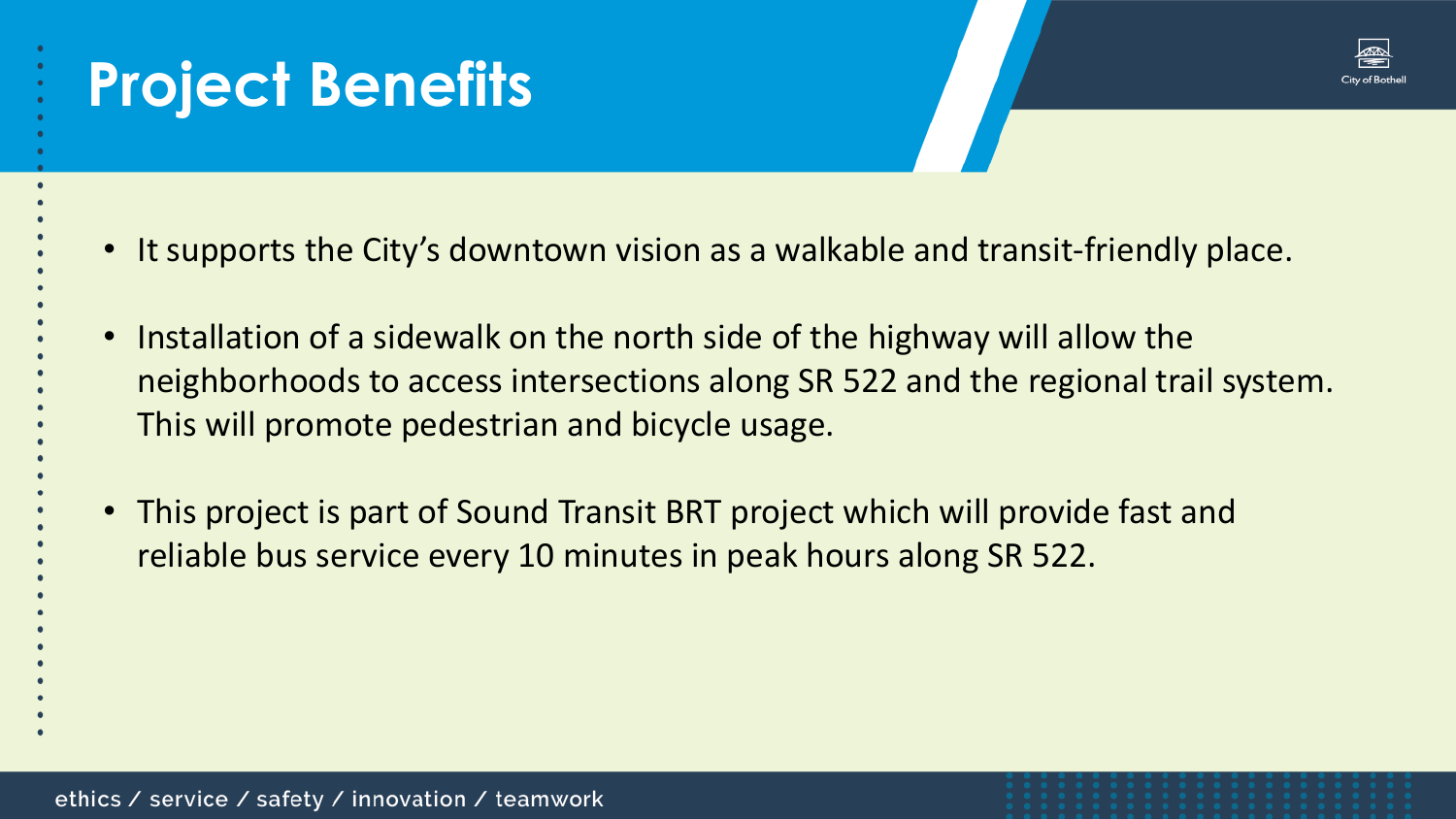## **Overall Project Schedule**



- Contract Working Day: 380
- Construction Work: Begin on Monday, April 29<sup>th,</sup> 2019
- Project Duration: Approximately 18 months
- **Anticipated Completion: December 2020**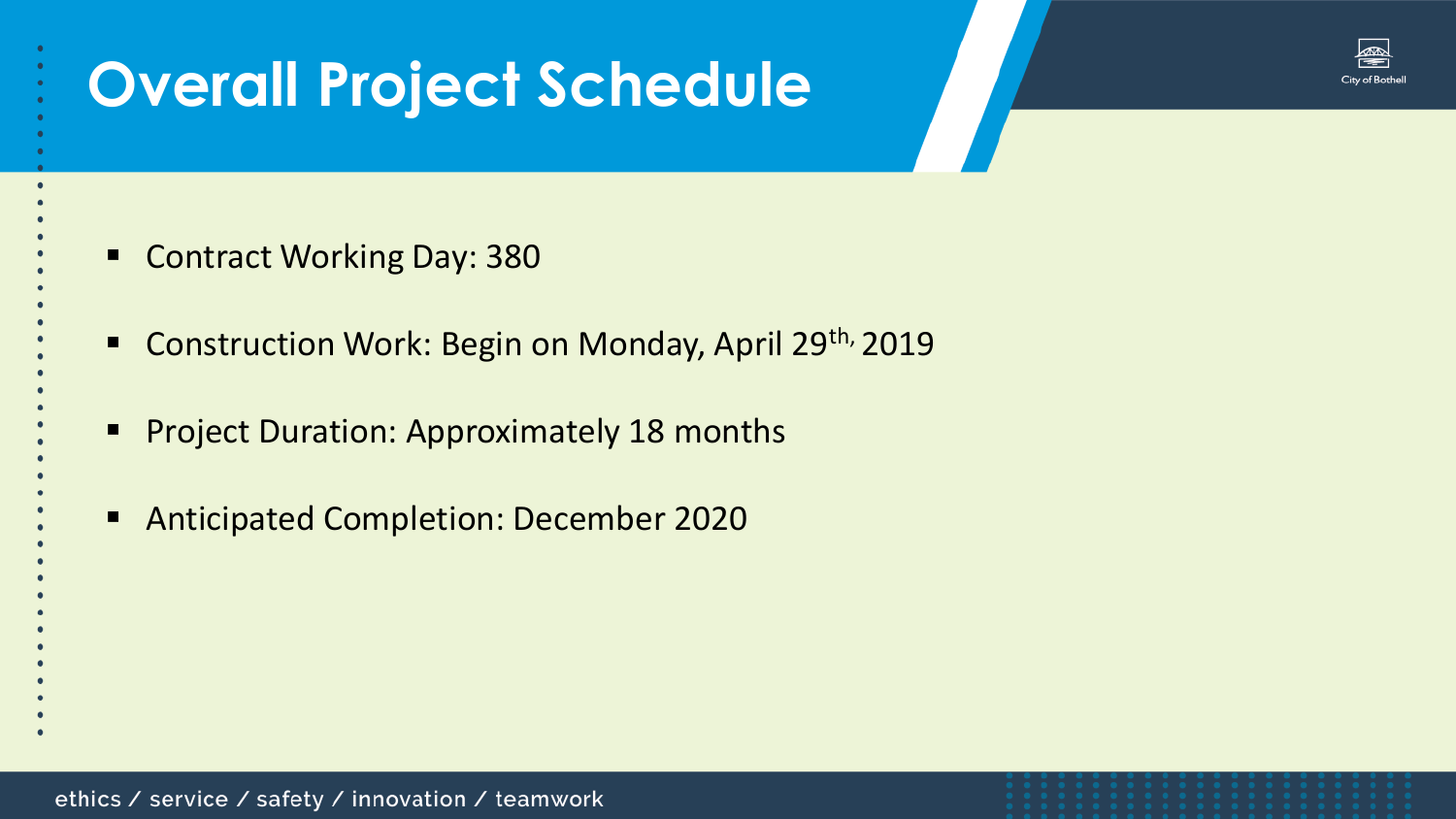### **Traffic Impacts during Construction**



- Lane closures will be limited to off-peak (9:00am-3:00pm) and nighttime hours (8:00pm-5:00am).
- The City/Contractor will try to minimize noisy nighttime work.
- Drivers can expect to see lots of traffic barrels and lane shifts throughout construction.
- Drivers should remember to slow down in construction zones.
- **The 19th Traffic Fines Double" will be enforced within the construction zones.**

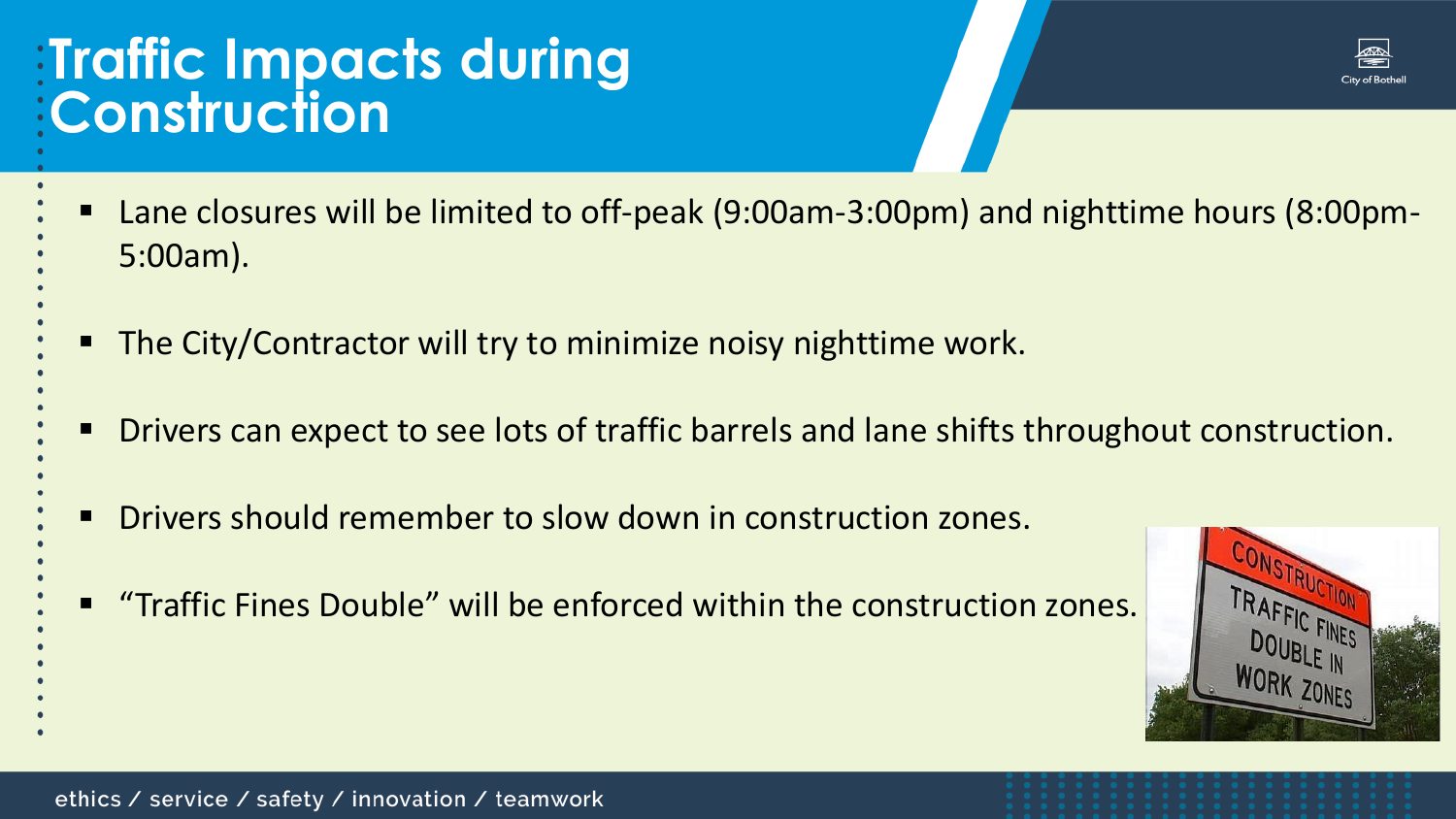## **Future Access to SR 522**



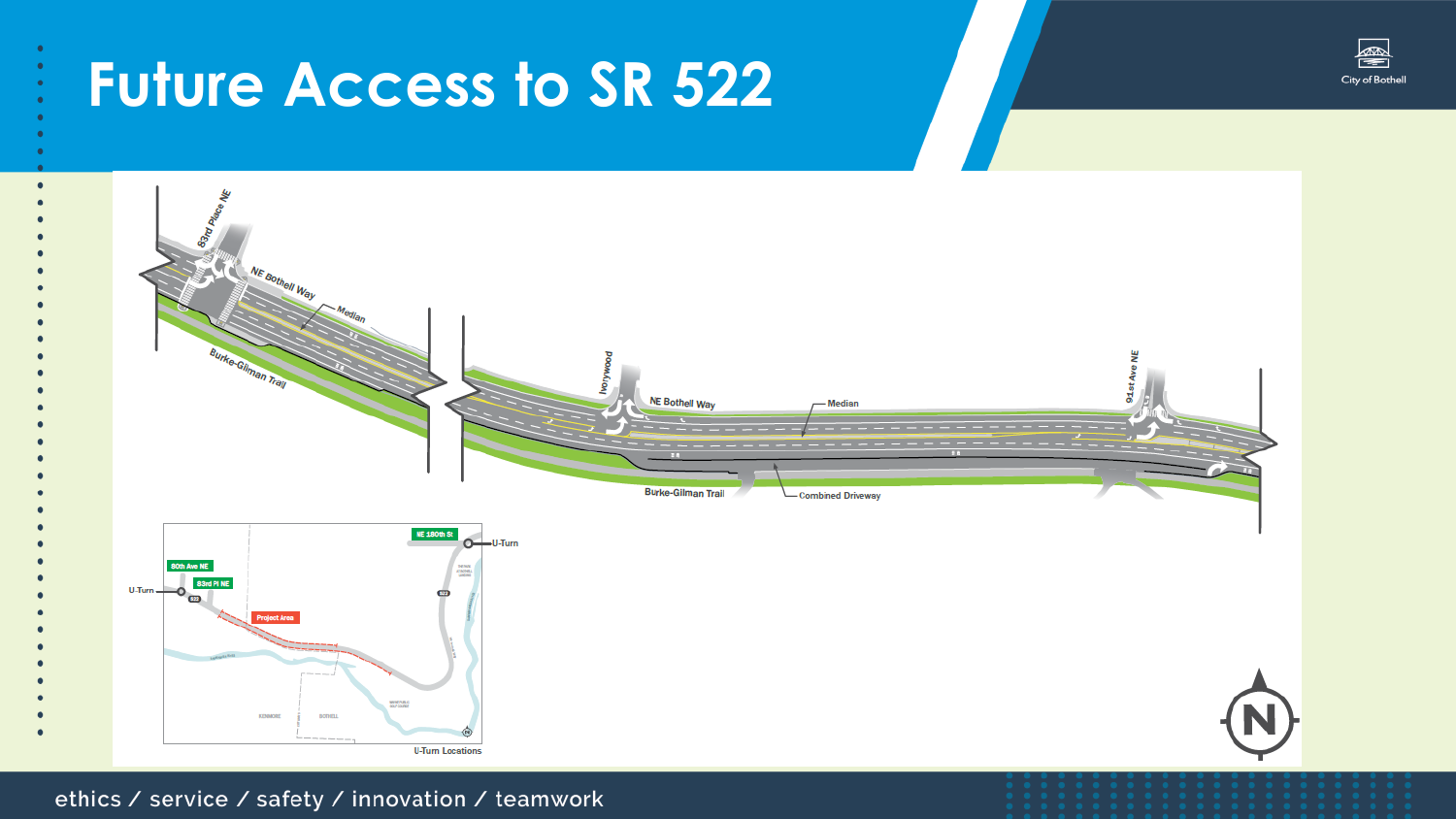## **SR 522 Stage 3 – Before & After**





**EXISTING CONDITIONS** 



**PROPOSED IMPROVEMENTS**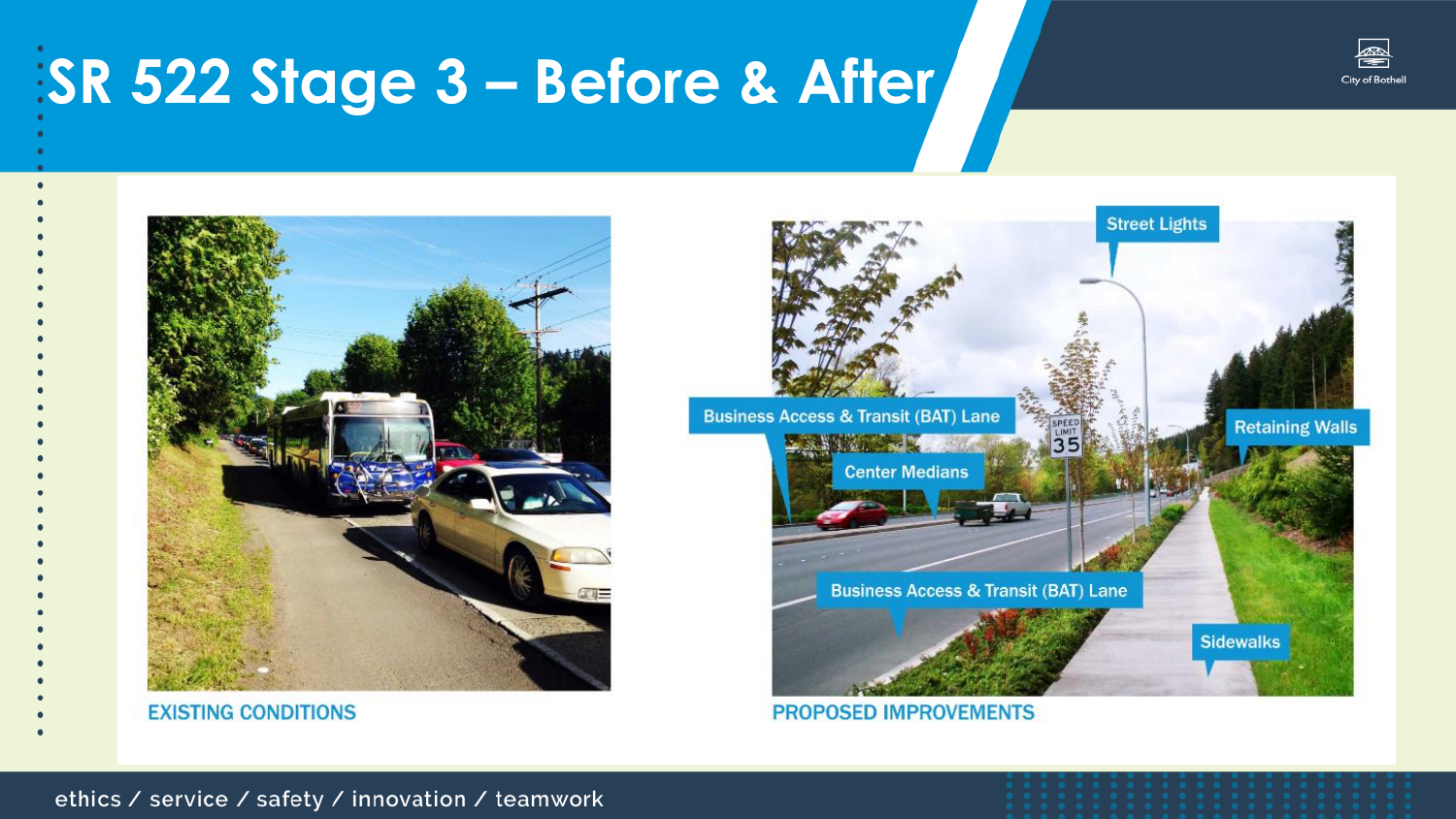## **Project Team**



- City Staff
	- Rita Hu, Resident Engineer [rita.hu@bothellwa.gov](mailto:rita.hu@bothellwa.gov)
	- Jason Torrie, Alternate Resident Engineer [Jason.torrie@bothellwa.gov](mailto:Jason.torrie@bothellwa.gov)
	- Keith Russell, Inspector [keith.Russell@bothellwa.gov](mailto:keith.Russell@bothellwa.gov)
- Consultant KBA (Construction Management) & KPFF (Engineering Support)
	- Kevin Stoll, Project Coordinator [kevin.stoll@bothellwa.gov](mailto:kevin.stoll@bothellwa.gov)
	- Vivian Collica, Office Administrator [Vivian.collica@bothellwa.gov](mailto:Vivian.collica@bothellwa.gov)
	- Matt Jainga, Inspector [Matt.jainga@bothellwa.gov](mailto:Matt.jainga@bothellwa.gov)
- Contractor Thomco Construction, Inc.
- Funding Partner Sound Transit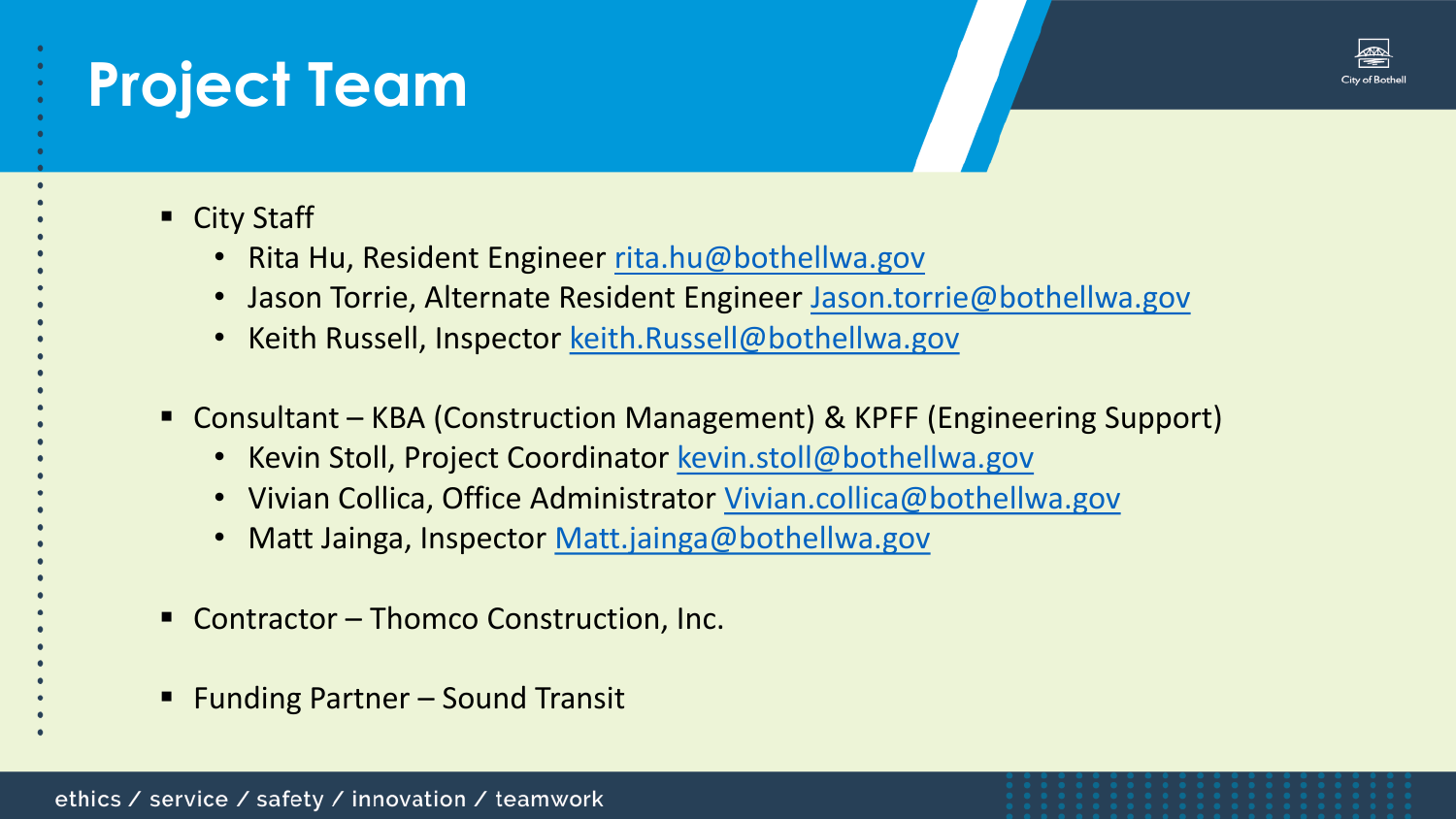



### SR 522 Stage 3 Project Hotline Number:

(425) 806-6825